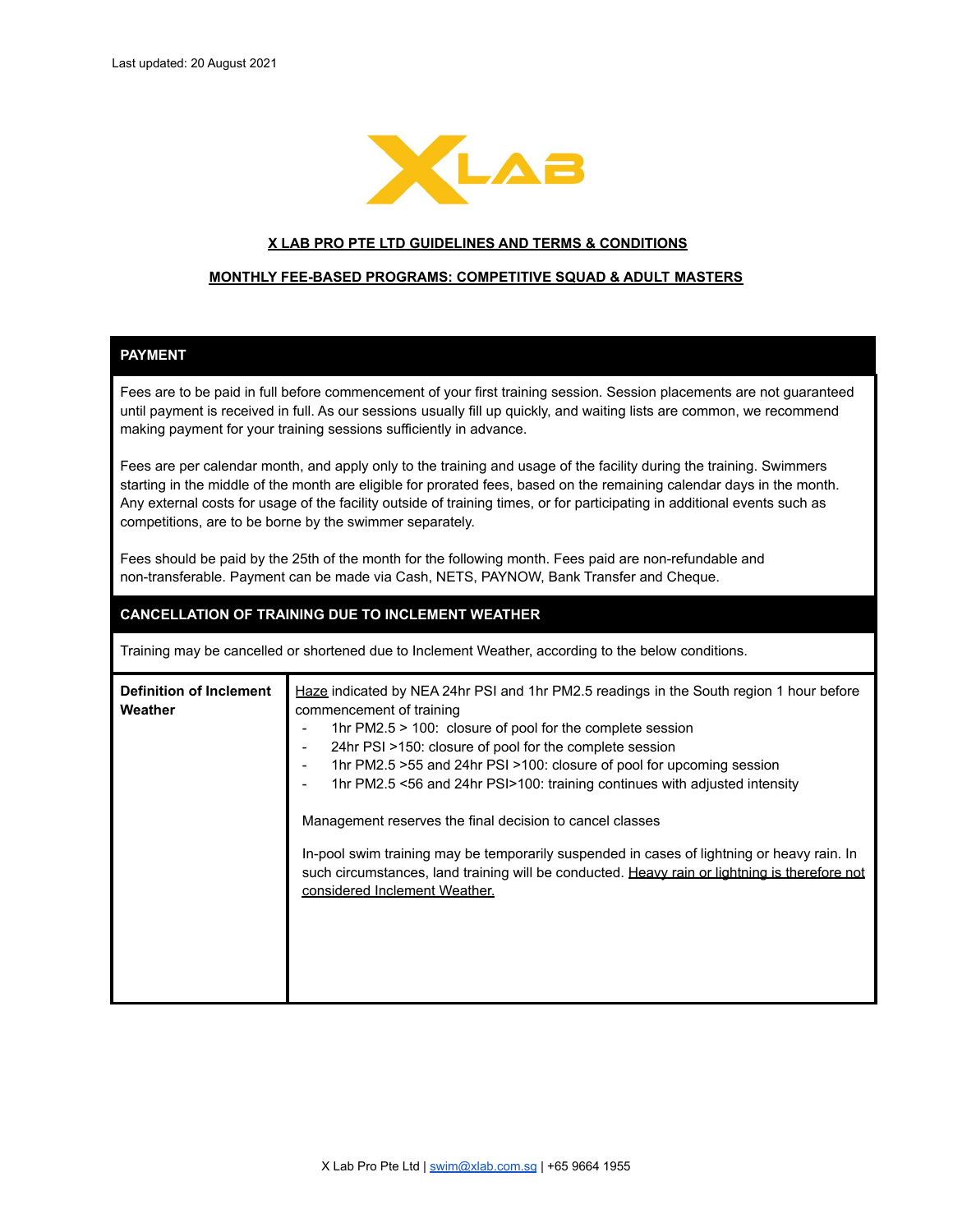| <b>Class Cancellation</b>                 | Inclement Weather 15 minutes BEFORE stipulated class start:<br>Training will be cancelled if inclement weather persists 15 minutes before stipulated class<br>commencement time. For example, training scheduled at 1600 will be cancelled if<br>inclement weather persists at 1545.<br>Inclement Weather WITHIN 15 minutes of starting class:<br>Swim classes will be cancelled should there be 15 minutes of consistent inclement weather<br>from the stipulated class commencement time and substitute land training is unable to be<br>conducted. |
|-------------------------------------------|-------------------------------------------------------------------------------------------------------------------------------------------------------------------------------------------------------------------------------------------------------------------------------------------------------------------------------------------------------------------------------------------------------------------------------------------------------------------------------------------------------------------------------------------------------|
| <b>Students/Parents to</b><br><b>Note</b> | Should training be cancelled due to Inclement Weather, please note that we are unable to<br>contact parents and swimmers individually to update you on the status of the class. Your<br>coach will advise you as to how to receive notifications for cancellations due to Inclement<br>weather.                                                                                                                                                                                                                                                       |
|                                           | As weather can change quickly and unpredictably, any decision to cancel class due to<br>Inclement Weather will only be made 15 mins prior to class start.                                                                                                                                                                                                                                                                                                                                                                                             |
|                                           | We appreciate your understanding that we are unable to cancel classes at the personal<br>preference of parents/swimmers.                                                                                                                                                                                                                                                                                                                                                                                                                              |
|                                           | We may initiate, at the discretion of X Lab management, to cancel the class in advance if<br>we so deem necessary.                                                                                                                                                                                                                                                                                                                                                                                                                                    |

# **PUBLIC HOLIDAYS**

Training is not conducted on public holidays. There will be no refunds, discounts or proration of fees for training not conducted on public holidays.

# **TRAINING AFFECTED BY SAFE MANAGEMENT MEASURES**

Training is subject to prevailing government-mandated Safe Management Measures, as set forth by Sport SG and the Singapore Swimming Association. In the event that prevailing Safe Management Measures affect the conduct of training, we will endeavour to conduct training of similar value within the permit of the Measures.

## **ADJUSTMENTS TO FEES**

We are unable to offer refunds, discounts or prorating for training not attended due to swimmer voluntary absence or illness, for classes not conducted on public holidays, or for classes cancelled due to Inclement Weather.

In the event of training affected by government-mandated Safe Management Measures, fees may be adjusted according to the nature of the replacement training, if any. Such fee changes will be communicated to you prior to the changes in training.

## **CHANGE OF COACH & CLASS**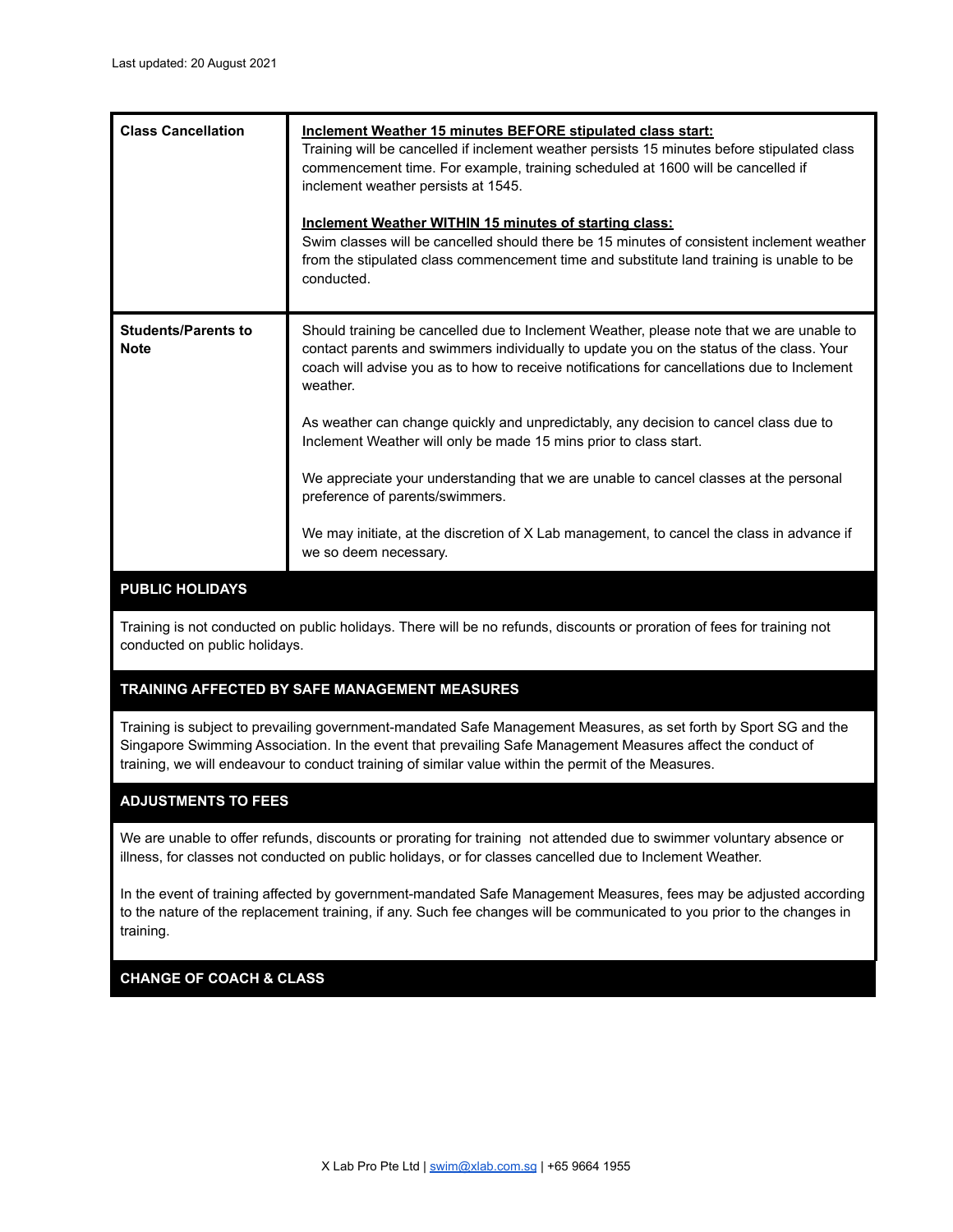X Lab may, as we deem necessary, change the coach for the class, for reasons including and not limited to: progression of class to a higher level and/or coach on leave/MC.

X Lab may, as we deem necessary, change the class in which the student is in, for reasons including and not limited to: progression of student to a higher level and/or perceived greater compatibility of the student with different peers**.**

### **AROUND THE POOL**

Parents/ guardians are requested to refrain from actively participating in the training, to enable the swimmers and coaches to concentrate on the lesson. Our customer service office on deck would be most happy to receive your feedback any time during or after the lesson.

All swimmers, regardless of age, gender or religion, are required to wear proper swimming attire that is made of materials specifically intended for swimming. We reserve the right to ask students who are inappropriately dressed to leave the pool.

Eating during lessons is strictly prohibited. Please refrain from bringing food to the pool deck.

Swimmers are responsible for any personal belongings brought to classes. X Lab is unable to be responsible for loss and/or damage of students' personal belongings.

All parents and swimmers are required to strictly observe all prevailing Safe Management Measures set forth by the relevant authorities and facility owners.

### **RELEASE OF PHOTOS / VIDEOS**

X Lab may take photographs and/or video recordings of our classes and our swimmers and/or parents/guardians for educational, training and promotional purposes. By enrolling yourself/your child in our swim training, you hereby irrevocably grant us and our agents permission to use your image in whole or in part, without payment or any other consideration, and waive any right to inspect or approve the finished product wherein your likeness appears.

Should you wish for you or your child to not be featured in any educational, training and/or promotional materials, please send us an email at swim@xlab.com.sg

### **ASSUMPTION OF RISK**

You/your child will be engaging in swim training at X Lab. As with all swim programs, there exists the risk of tripping, falling, slipping, drowning, and other risks not known to us, or not reasonably foreseeable risks that could result in serious injury and/or death. By enrolling yourself/your child in our swim training, you agree to hold X Lab harmless from and against all claims, costs, expenses and liabilities, including attorney fees, for injury to person or property arising in connection with you/your child's participation in activities conducted by us.

### **WAIVER OF RIGHTS AND RELEASE OF LIABILITY**

By enrolling yourself/your child in our swim training, you hereby release, waive and discharge X Lab and our employees and agents from all losses, damages, claims, costs, expenses and liabilities, including attorney fees for injury to person or property arising in connection with your child's participation in swimming activities. However, this waiver and release does not include injury, damage, or loss as a result of the intentional or reckless acts of X Lab.

### **SEVERABILITY**